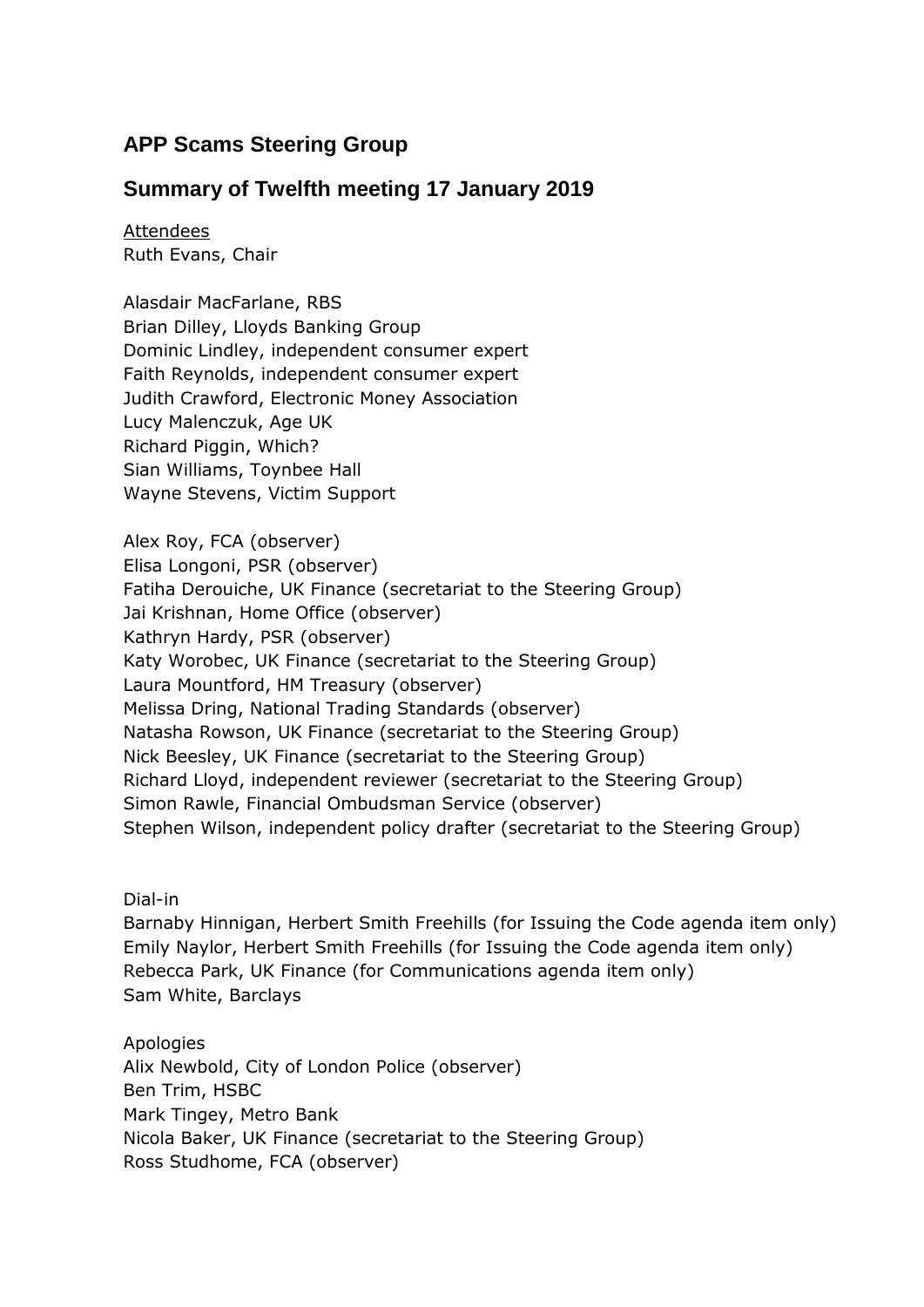# Issuing the Code

The Chair introduced the representatives from the law firm Herbert Smith Freehills to present to the Steering Group (SG) on the legal guidance prepared for UK Finance on the issuing of the Code.

The HSF Representative set out the legal and governance issues surrounding the mechanics and the governance of issuing the Code and responded to questions from SG members regarding where liabilities and risks, which were said to be low, would lie.

He went on to describe the main points to consider in terms of having an issuing body and highlighted the consideration around the relationship between the SG and that issuing body along with the level of engagement the Steering Group would have.

## Progress with Potential Governing Body

The Independent Reviewer gave an update on potential governing bodies. Discussions were still at an early stage and the Independent Reviewer stated that lots of work still needed to be done in terms of working out a plan for a potential governing body, specifically in creating a Terms of Reference (ToR) for instance, and refining the governance arrangements for the Code. Additional meetings will be held to discuss these details further.

### Consultation Responses

There was a discussion on the consultation responses grouped by theme.

It was discussed how the consumer representatives want higher standards for firms, while PSPs want higher standards for consumers and that the SG reached a compromise on this for the draft code. Feedback on potential unintended consequences of the code were discussed, and consideration given to whether these are being appropriately managed.

There was a discussion about the appropriate scope of the Code, noting that a number of respondents raised issues around the exclusion of SMEs that may only be slightly larger than micro-enterprises as well as international payments, which is a growing area of APP scams. It was noted that these remain out of scope of the Code.

There was a discussion about the right time for inclusion of Confirmation of Payee in the code, to ensure consumers and PSPs could have confidence in the application and consistency of the changes.

The Steering Group discussed the need for clear and consistent communication from PSPs to consumers in relation to the Code.

### Working Groups updates

A No Blame working group (NBWG) co-chair gave an update on the source of funds that the No Blame working group has decided to continue to explore dismissing others which they assessed as not being achievable. Both consumer representatives and PSPs agreed in principle to the proposal, however further work needs to be carried out and discussions held with relevant organisations before any commitments can be given on next steps. Two PSP representatives raised concerns with this proposal in relation to competition, implementation and unintended consequences.